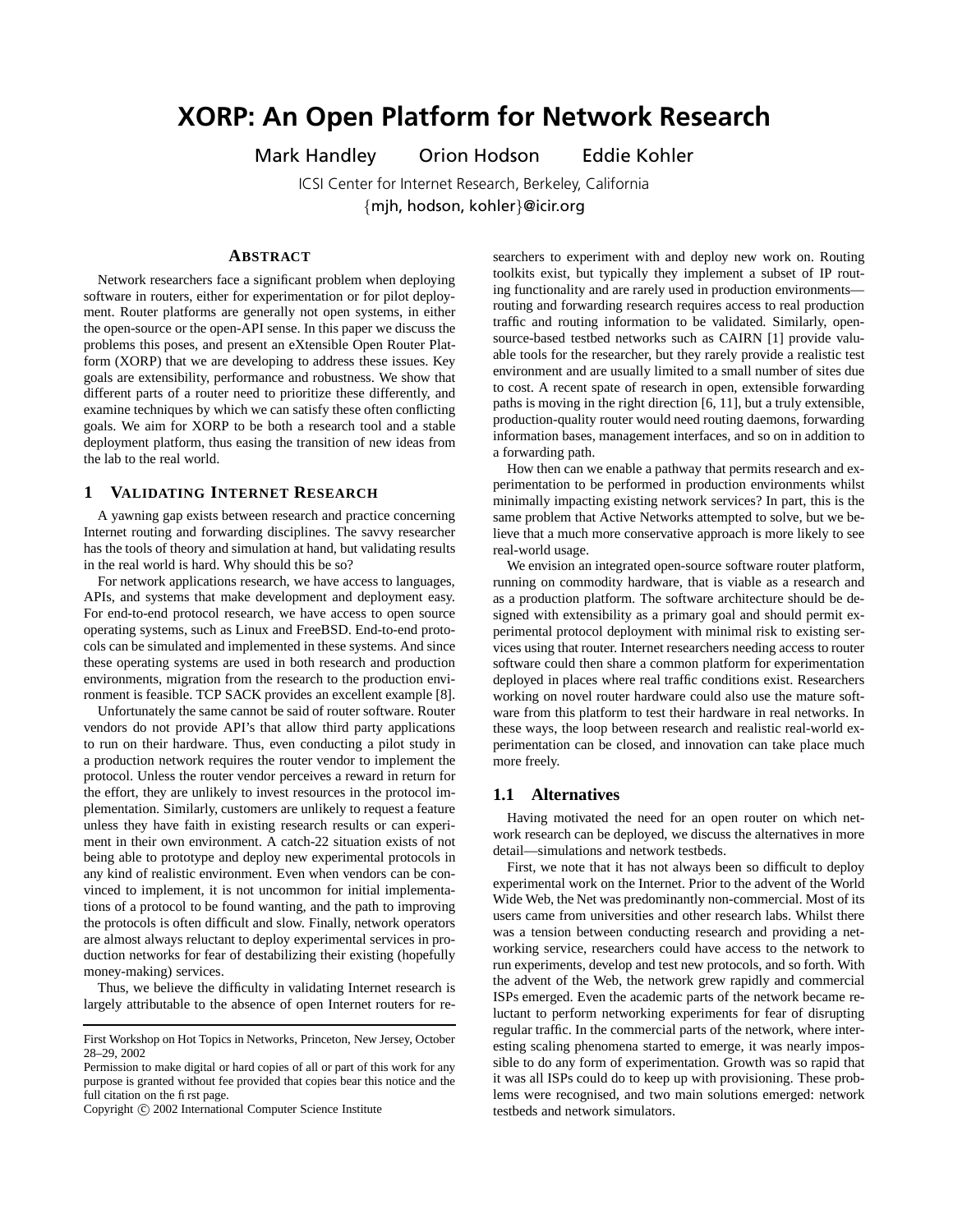Network testbeds rarely resulted in good network research. One notable exception was DARTnet [3], which used programmable routers that network researchers had access to. Among its achievements, DARTnet demonstrated IP multicast and audio and video conferencing over IP. It worked well because the network users were also the network researchers and so there was less tension involved in running experiments.

Over recent years, the majority of network research that involved testing protocols has taken place in network simulators such as *ns*. Among the desirable properties of simulators is the complete control they provide over all the parameters of a system, and so a large range of scenarios can be examined. Within the research community the  $ns$  simulator has been particularly successful<sup>1</sup>. Many researchers have contributed to improve *ns* itself, but an even greater number have used it in their research. Many published results are supported by publicly available simulation code and scripts. This has allowed for the direct comparison of contemporary networking algorithms and allowed for independent verification of results. It could therefore be argued that *ns* has increased the rigor of network research.

Conversely, it could equally well be argued that simulators make it *too easy* to run experiments and are responsible for numerous papers that bear little, or no, relationship to real networks. Accordingly there is understandable doubt about any claims until they've been demonstrated in the real world.

Even in skilled hands, simulators have limits. When work requires access to real traffic patterns, or needs to interact with real routing protocols, or relates to deployed implementations wartsand-all, there is no substitute for real-world experimentation.

#### **2 ARCHITECTURE AND REQUIREMENTS**

We've hopefully convinced you that Internet research would be better off if changes and extensions could be provisionally deployed. No simulation or testing environment can provide similarly useful lessons—or convince conservative router vendors that extensions work well enough to deserve real-world deployment. We want a routing infrastructure that is at least partially open to research extensions. The infrastructure must, further, meet Internet robustness standards to merit deployment even on research networks like Abilene. But how can we make this happen? There are several possibilities:

- Individual researchers could convince big router vendors to implement their extensions. To put it succinctly, this seems unlikely.
- Vendors could open their internal APIs for experimental use. This also seems unlikely—vendors probably consider their APIs to be trade secrets, and don't want to facilitate an open market in routing software. Furthermore, legacy code inside most routers isn't particularly easy to extend.
- Researchers could deploy currently available routing daemons such as Zebra [14], MRTd [13] or GateD [10], on a conventional PC running an operating system such as Linux or FreeBSD. The principle problems here are extensibility, performance, and robustness. The forwarding paths on these operating systems are not optimally designed for performance under heavy load, or for extensibility. The routing daemons are not as robust as we would like, and not generally designed with extensibility as a high priority. Finally, they don't

present an *integrated* router user interface to the network operator, which reduces the likelihood of acceptance.

• Researchers could develop a new open-source router, designed from the ground up for extensibility, robustness, and performance. It would take time to build such a router, and then to convince the network operator community that it met stringent robustness standards, but the resulting router would make a more useful research platform than any of the other choices.

We have chosen this last path, which we call the Extensible Open Router Platform, or XORP. Our design addresses the four major challenges in building an open-source router: traditional router features, extensibility, performance, and robustness.

- **Features.** Real-world routers must support a long feature list, including routing protocols, management interfaces, queue management, and multicast.
- **Extensibility.** Every aspect of the router should be extensible, from routing protocols down to details of packet forwarding. The router must support multiple simulatenous extensions as long as those extensions don't conflict. APIs between router components should be both open and easy to use.
- **Performance.** XORP isn't designed for core routers, at least not initially. However, forwarding performance is still important: that is the purpose of a router. Scalability in the face of routing table size or number of peers is also critical.
- **Robustness.** Real-world routers must not crash or misroute packets. A fragile router faces an extremely difficult deployment path. Extensibility makes robustness even more difficult to achieve: extensions are inherently experimental, yet their use should not compromise the router's robustness (except perhaps for a subset of packets intended for the extension).

The next sections present XORP in general and describe how we're achieving each of these goals.

#### **3 XORP OVERVIEW**

XORP divides into two subsystems. The higher-level (so-called "user-level") subsystem consists of the routing protocols themselves, along with routing information bases and support processes. The lower-level subsystem, which initially runs inside an OS kernel, manages the forwarding path—anything that needs to touch every packet—and provides APIs for the higher level to access. The goal is for almost all of the higher-level code to be agnostic as to the details of the forwarding path.

For user-level XORP, we've developed a multi-process architecture with one process per routing protocol, plus extra processes for management, configuration, and coordination. To enable extensibility we designed a novel inter-process communication mechanism for communication between these modules. This mechanism is called XORP Resource Locators (XRLs), and is conceptually similar to URLs. URL mechanisms such as redirection aid reliability and extensibility, and their human-readable nature makes them easy to understand and embed in scripting languages.

The lower level uses the Click modular router [6], a modular, extensible toolkit for packet processing on conventional PCs. Further work will help this architecture span a large range of hardware forwarding platforms, from commodity PC hardware, through midrange PC-based platforms enhanced with intelligent network interfaces (such as Intel's IXP1200 [5, 12]), to high-end hardware-based forwarding engines. We may also support alternative forwarding

<sup>1</sup>One could criticize the details of the *ns* architecture and some of the default settings, but that would miss the point.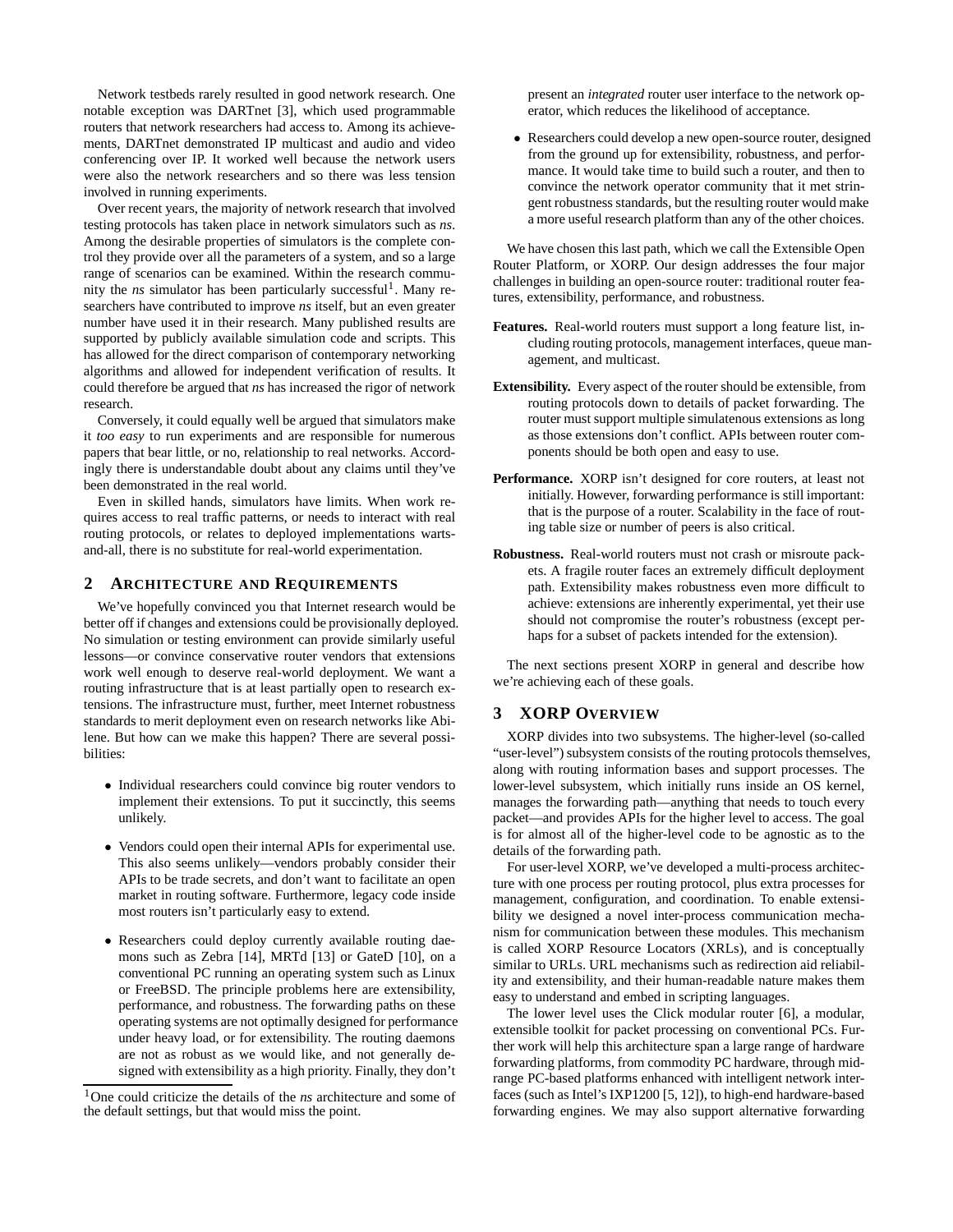paths, such as the FreeBSD forwarding path with AltQ queuing extensions [2] or an alternative extensible forwarding path such as Scout [11]. Some forwarding path choices may influence the functionality available for end users to extend or change. But for many aspects of research, such as routing protocol experiments that don't require access to the forwarding path, a conventional FreeBSD lower level would suffice.



FIGURE 1—XORP High-level Processes

Figure 1 shows how a XORP router's user-level processes and Click forwarding path fit together. The shared user-level processes are the XORP architecture's most innovative feature. Four core processes are particularly worthy of comment: the *router manager*, the *finder*, the *routing information base*, and the *forwarding engine abstraction*.

The *router manager* process manages the router as a whole. It maintains configuration information; starts other processes, such as routing protocols, as required by the configuration; and restarts failed processes as necessary.

The *finder* process stores mappings between abstracted application requests, such as "How many interfaces does this router have?", and the particular IPC calls necessary to answer those requests. Think of it as an IPC redirector: when an application wishes to make an IPC call, it consults the finder to discover how to do it. The application typically caches this information so future calls circumvent the finder. Furthermore, the finder can instruct applications to update contact information. Thus it is easy to change how application requests are handled at run-time. We can trace XORP's communication pattern by asking the finder to map abstract requests to sequences of IPCs, some for tracing and some for doing the work. XORP processes can communicate without bootstrapping using the finder, but since XRLs are relatively low cost we have not found this necessary to date.

The *routing information base* process (RIB) receives routes from the routing processes, and arbitrates which routes should be propagated into the forwarding path, or redistributed to other routing processes. The forwarding path is managed by the *forwarding engine abstraction* process (FEA). The FEA abstracts the details of how the forwarding path of the router is implemented and as a result, the routing processes are agnostic to whether the forwarding plane is Click based, a conventional UNIX kernel, or an alternative method. The FEA manages the networking interfaces and forwarding table in the router, and provides information to routing processes about the interface properties and events occurring on interfaces, such as

an interface being taken down. As with the finder, XORP processes can bypass the FEA when required.

## **4 SOLVING DESIGN CHALLENGES**

This section shows how we address the four design challenges of traditional router features, extensibility, robustness, and performance. Space constraints prevent inclusion of much detail, but we do describe our IPC mechanism, XORP Resource Locators (XRLs), at length.

#### **4.1 Features**

To be successful, a router platform needs to be have good support for the routing and management protocols that are in widespread use today. The minimal list of routing and routing-support protocols is:

- **BGP4+** inter-domain routing.
- **OSPF** intra-domain routing.
- **RIPv2/RIPng** intra-domain routing.
- **Integrated IS-IS** intra-domain routing.
- **PIM-SM/SSM** multicast routing.
- **IGMPv3/MLD** local multicast membership.
- **PPP** for point-to-point links (as per RFC 1812).

With the exception of IS-IS, all of these are currently being worked upon within XORP. The aim is for both IPv4 and IPv6 support. MPLS is deliberately omitted at this stage. The multi-process architecture helps us to leverage existing code where appropriate; our OSPF and RIP implementations are derived from John Moy's *OSPFd* [9] and BSD's *routed* respectively.

For management interfaces, we are pursuing a command line interface resembling that of Juniper and intend to support SNMP.

## **4.2 Extensibility**

Open interfaces are the key to extensibility. Interfaces must exist at any point where an extension might plug in, and those interfaces must be relatively easy to use. XORP's design encourages the construction of useful interfaces through multi-process design. A routing protocol process, for example, must communicate with other processes to install routes and discover information about the router itself. Open inter-process interfaces, built in to the system from the beginning, form the basic source of user-level XORP's extensibility.

## *4.2.1 XRLs*

Most inter-process communication within XORP takes place via XORP Resource Locators, or XRLs. XRLs resemble the Web's URLs. They specify in human-readable form the type of IPC transport desired (the "protocol"), the abstract name for the entity being communicated with, the method being invoked, and a list of named arguments. Unlike URLs, they can also specify the nature of the response expected.

As an example, the general form of one of the XRLs for the forwarding engine abstraction (FEA) process might be rendered in human readable form as:

**finder://fea/fea/1.0/add\_address?vif:txt=fxp0&address:ipv4=10.0.0.1**

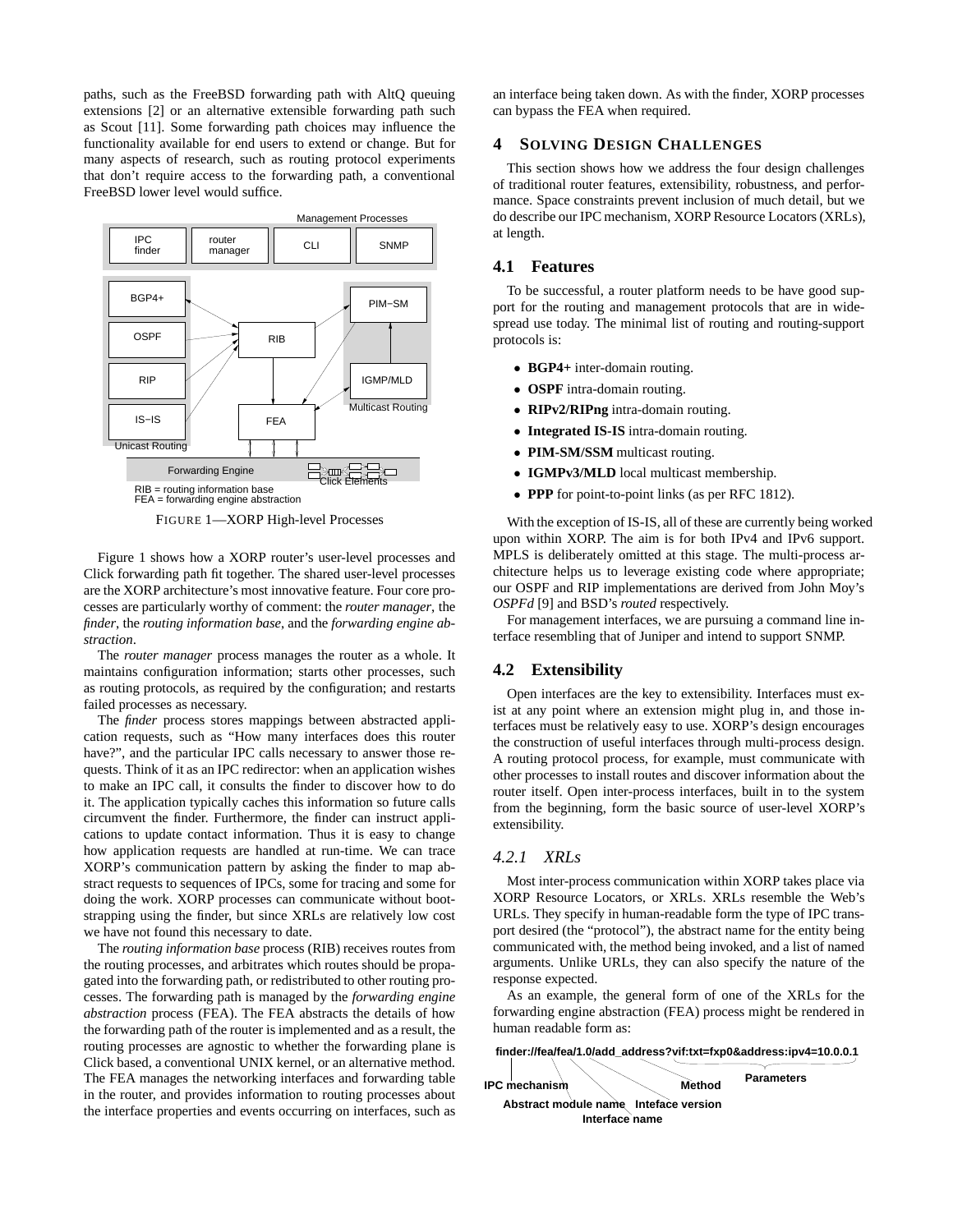The initial 'finder:' portion specifies the protocol; in this case the actual protocol has not yet been resolved. The first time this XRL is called, the client XRL library contacts the finder, which responds with a redirection to a new XRL containing the actual protocol to be used, together with all the parameters needed to contact the current FEA. Subsequent communication then goes directly between the client and the FEA process. If the FEA restarts, the client's XRL calls to the old FEA will fail, and it can consult the finder to update the redirection.

The XRL library, which all of our processes link against, takes an XRL and performs argument marshaling, then it invokes the specified transport mechanism, and handles the response or any failure that might occur. Unlike many RPC or remote method invocation mechanisms, XRLs don't try and hide from the programmer that off-process communication is taking place. While this makes the programmer's job harder at first, it is essential for robustness that the programmer is made aware that the failure modes of IPC are different from those of a local procedure call. To help the programmer and improve performance, an IDL and a stub generator exist, so most XRL clients never need to parse the human readable form.

The original motivation for XRLs was to encapsulate existing protocols within our consistent IPC framework. For example, we might wish to run third-party software that uses SNMPv3 for configuration. To integrate this software into our XRL-based management framework, we might write an SNMP 'protocol family' for the XRL client library. Then XORP processes could transparently interoperate with the third-party software via XRLs that start with 'snmp:'. XRLs are general enough to encompass simple communication with the kernel via ioctls, and even signaling via kill(). At the present time, we have not had a need to add this functionality, but should the need arise, our architecture would support it. The current XRL library supports XORP-specific protocols for remote procedure call, one layered over TCP and the other over UDP, and a local procedure call mechanism for intra-process communication.

#### *4.2.2 XRL Example: Command-line Interface*

One of the biggest issues faced by an extensible router is the integration of separately maintained components into a coherent system. Consider the interaction between management mechanisms such as a command-line interface (CLI) and a new routing protocol. The author of each of the management processes has no knowledge of future routing protocols. At the same time, the author of each routing protocol has no knowledge of future management mechanisms. Our solution is for all management, including initial configuration, to take place using XRLs. To add support for a specific management mechanism, such as SNMP or a command-line interface, the protocol implementor writes simple text files that map management requests to XRL calls. These thin mapping files are easy enough to write that third parties might add them as new management interfaces become available.

To get more concrete, our configuration manager has a strict hierarchy of configuration parameters, which is directly reflected in our default CLI. A fragment of a router configuration file might look like:

```
protocols ospf {
   router-id: 128.16.64.1
   area 128.16.0.1 {
      interface xl0 {
         hello-interval: 30
      }
  }
}
```
The configuration manager takes a directory of template files,

which define the possible configurable parameters for each XORP routing protocol, and generates mappings of configuration parameters to XRL dispatches. The designer of a new routing protocol can simply add a template file specifying the new functionality provided. Thus, the template entry for OSPF might contain the fragment:

```
hello-interval: uint {
   %set: xrl "ospf/ospf/1.0/set hello interval?
                 if:txt=$(IFNAME)&interval:i32=$(VALUE)";
   %get: xrl "ospf/ospf/1.0/hello interval?if:txt
                 -> interval:i32";
}
```
The configuration manager can read the template file, discover the new functionality, and know how to communicate with the process to use it. The new functionality is then immediately available through the CLI.

## **4.3 Performance**

Simultaneouly satisfying the three goals of extensibility, performance, and robustness without compromise is probably not possible. Different parts of XORP have different priorities. User-level XORP does not need particularly performance-conscious design. Route updates can arrive at high rates, but nowhere near the rates of packet arrival. It is well within the capabilities of a desktop PC to handle the volume of data and computation required for unicast routing. (The main issues here are of the computational complexity of the protocol implementations.) At user-level, our priorities are extensibility and robustness.

The forwarding path, however, must touch every packet and performance is paramount. Initially we have focused on a PC-based hardware platform as this allows for easy testing and early deployment, but great care is being taken to design a modular forwarding path architecture which can support some or all of the forwarding functions happening in hardware. For our own work, the preferred forwarding path is based on the Click modular router [6]. Click provides a high-performance forwarding path in the kernel, running on commodity hardware, and allows for run-time extensions and reconfiguration. Click's modularity allows for many divisions of work between software and hardware. If researchers or developers decide they want to augment XORP with network processors<sup>2</sup> or special-purpose hardware [7], this will be an advantage.

Click forwarding paths are extensible in two key ways:

- Existing defined elements can by interposed into a forwarding path to add new functionality.
- New Click elements can be created, loaded as kernel modules, and then plumbed in to the forwarding path.

In the context of XORP, this extensibility can aid performance. For example, a network administrator can ensure that only a small subset of traffic goes through a possibly-slow extension, by defining a new special-purpose classifier that matches extension traffic and inserting it into the relevant place in the forwarding path.

## **4.4 Robustness**

The routing and coordination processes in XORP run in user space on a traditional UNIX operating system. Routing processes

<sup>2</sup>Network processors [5] are interface cards containing a number of high-speed network interfaces, typically together with a processor and some specialized programmable hardware for performing forwarding. Typically the network processor can perform simple forwarding very well, but more complex functionality needs to be off-loaded to be handled by software running on the host processor [12].